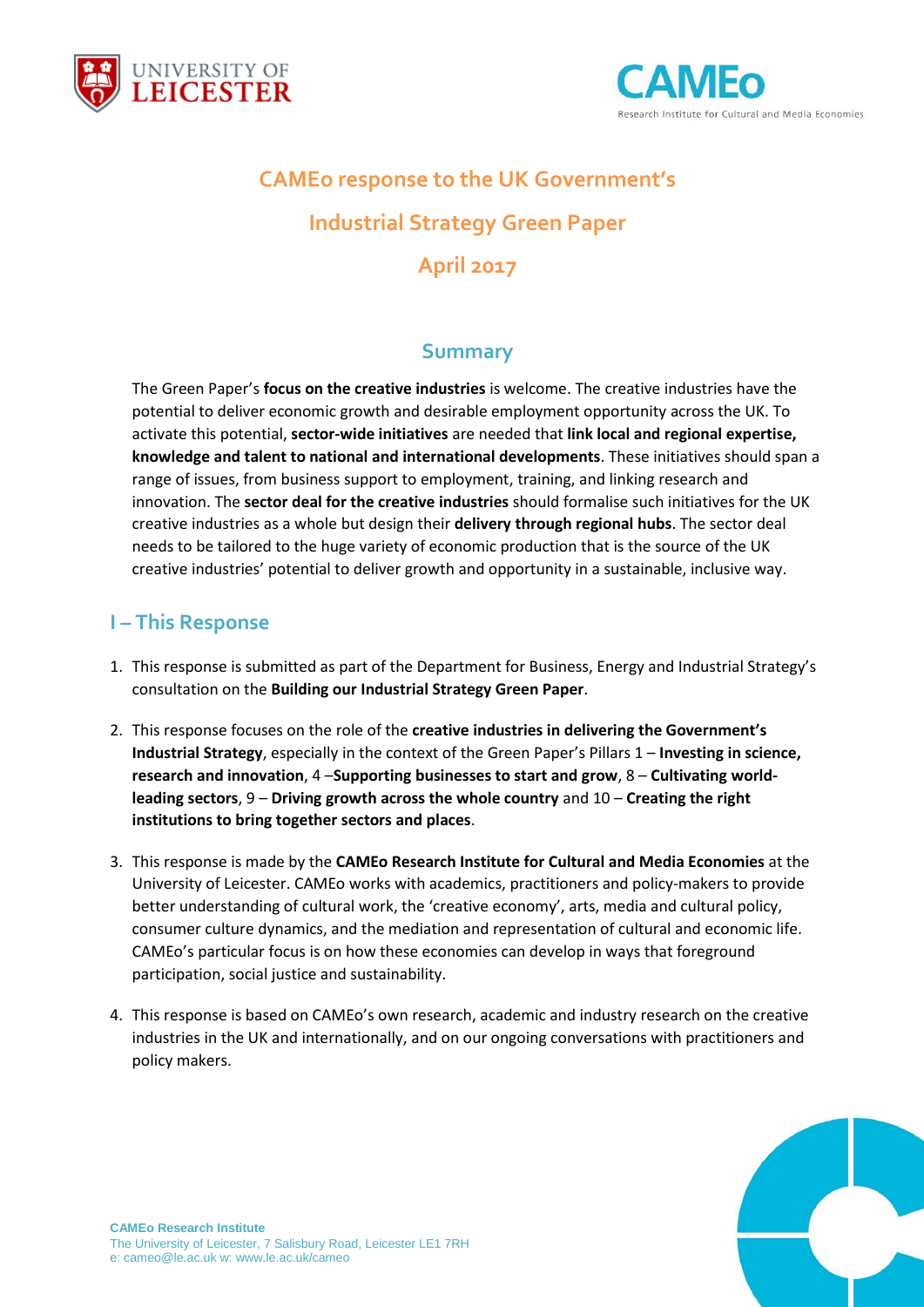



## **II – The Creative Industries as an Economic Sector**

- 5. CAMEo highly welcomes the prominent positioning of the creative industries in the Government's Green Paper. The **creative industries play an important role in Britain's economy and society**, and have the potential to contribute towards economic growth and opportunity across the UK. Most recent figures show the creative industries' gross value added as £84.1bn, and with a much higher growth rate than the UK economy overall even during the financial crisis (DCMS, 2016a).
- 6. **Employment in the creative industries** has grown three times as fast since 2011 as in the UK economy generally and twice as many jobs were held by individuals with degree-level qualification in the creative industries compared to the UK economy overall (DCMS, 2016b). Even cautiously interpreted the latter fact indicates a significantly greater proportion of jobs with high-skill and high-wage jobs, both of which are often used as markers of good job quality (Findlay et al., 2013). Job growth and quality indicators suggest an expanding pool of **desirable employment opportunities** and therefore potential to extend workforce participation, including to previously under-represented demographies (cf. workforce diversity statistics in DCMS, 2016b).
- 7. **Successful delivery of the Industrial Strategy** will require attention to several characteristics specific to the creative industries as an economic sector. Our response focuses on how Government policy can productively work with the creative industries to spread growth and opportunity across the UK.
- 8. A key policy-relevant aspect is that **creative industries businesses vary greatly** with respect to business size (e.g. small recording studios vs. international broadcasters); training requirements (e.g. pre-career HE/art school-training vs. continuous updates for technological skills); requirements for equipment and thus financial capital (e.g. film production vs. web designer); dependence on specific venues and thus geographical mobility (e.g. opera vs. office-based games production); product markets (e.g. local crafts producers vs. global advertising agencies) and routes to market (e.g. high street vs. online); business models (e.g. publicly funded galleries vs. commercial cinema exhibition vs. crowd-funded book publishing). Because of this variety, aspects of economic, trade and cultural policy will be relevant differently to different creative industries. An Industrial Strategy that seeks to grow the creative industries as an economic sector needs to support business development across this variety of economic production.
- 9. Innovation and business development in the creative industries are polarised between **international corporations** on the one hand, and a dense web of **micro-businesses, SMEs, soletraders and freelancers** on the other. Variations across different creative industries notwithstanding, large businesses play an important role in upscaling innovation and turning creative output into mass-market success and, ultimately, GVA. However, their business performance depends on the vitality and vibrancy of small-scale creative industries production. Effective delivery of the Industrial Strategy therefore needs to take into account and support both large organisations and small-scale production.

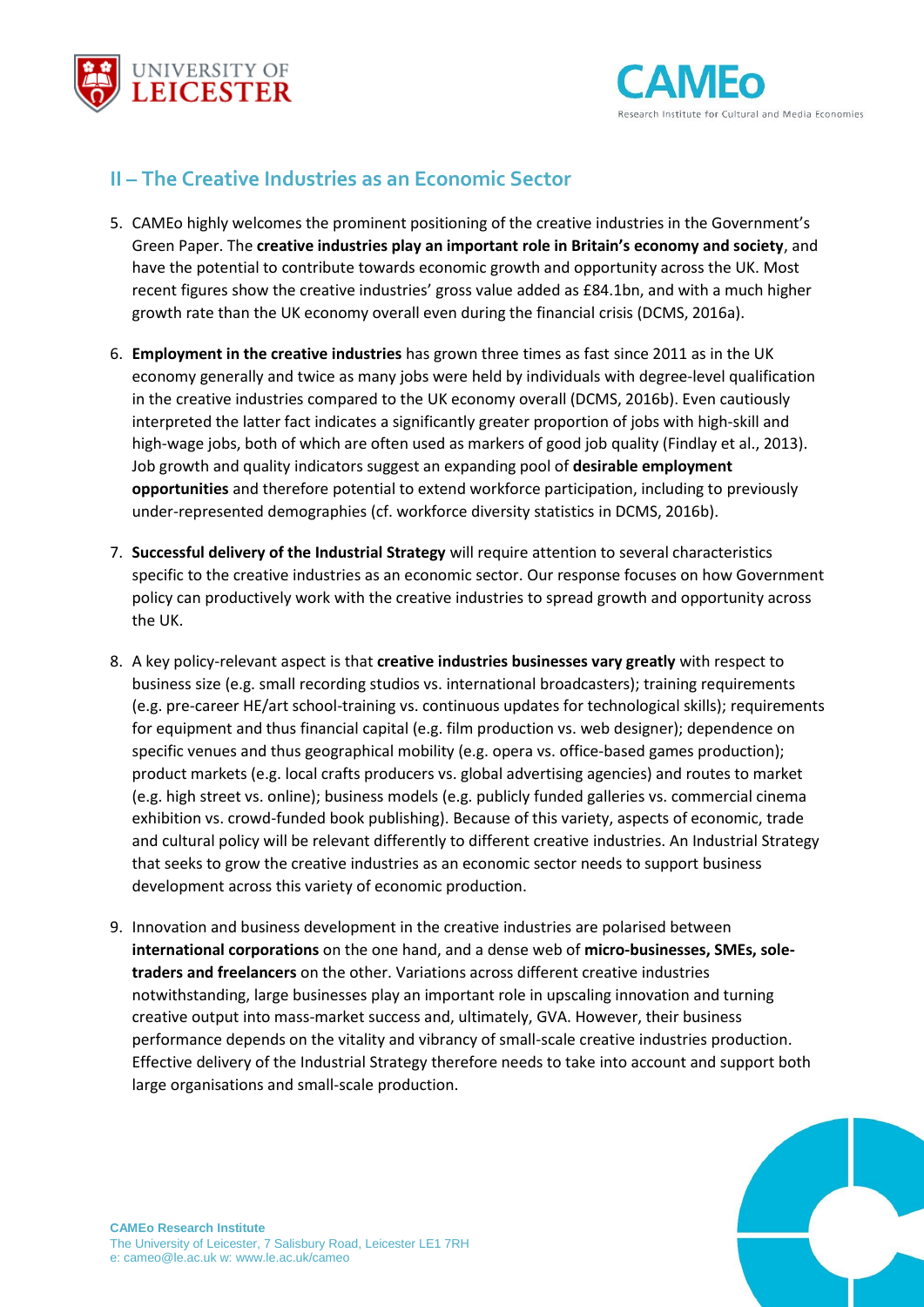



## **III – Linking Creative Industries, Research and Innovation**

- 10.The Green Paper's focus on better **supporting links between research, businesses and innovation** is highly welcome. The creative industries' development over the last two decades has been accompanied by a considerable body of high quality research, with the **UK as an international leader on creative industries research**. Consequently, UK universities now house world-leading expertise that can facilitate the creative industries' sustainable development.
- 11.To lever existing expertise the Industrial Strategy needs to effect **funding schemes that work for creative businesses.** Specifically, knowledge exchange and collaborative schemes need to work with (a) the varying sizes of creative businesses; (b) creative businesses' varying funding structures (e.g. low capitalisation, public/private funding mix); and (c) creative businesses specific development needs (creative businesses tend to require support for processes, market research and business development rather than development of new products or services). Key implications here are that funding schemes (a) should not require large amounts of match-funding from a single partner; (b) should allow for applications from pools of small companies/traders and with pooled match-funding where applicable; and (c) should explicitly fund projects with outcomes that are less tangible than a new product or service, e.g. process re-engineering, business capacity building, recruiting from a more diverse pool of talent.
- 12.To achieve sector-wide growth, **creative industries funding schemes** should be developed that are rooted regionally, so that projects can capitalise on regional strengths and collaborations, and address regional specificities or challenges. At the same time, these regionally rooted schemes need to be centrally coordinated in order to facilitate sector-wide learning, knowledge exchange and progress. Delivery of such schemes could utilise existing support infrastructures and/or align with networks of new regional research hubs (see Points 16 and 26 below).

#### **IV – Supporting Business Growth in the Creative Industries**

- 13.The increased **support for small businesses** proposed in the Green Paper provides significant opportunity for the creative industries given their high share of micro-businesses and SMEs. This focus of the Industrial Strategy is also particularly welcome as creative industries practitioners continue to report a **lack of business skills as a key obstacle to growth and performance** (Armstrong & Page, 2015).
- 14.Because of the high prevalence of micro-businesses, SMEs, freelancers and sole traders, business skills in the creative industries have to either reside within the individual business owner, freelancer or sole trader, or be made available to them through sources that can be accessed easily, flexibly and at low costs. Business skills development or business services for the creative industries therefore have to be **highly targeted to the intended audiences, geographically as well as in terms of industry specifics**.
- 15.In its current version the Green Paper focuses specifically on growing and upscaling business. Innovation, prosperity and growth in the creative industries are predicated on **vibrant scenes of small enterprises and dynamic businesses** that

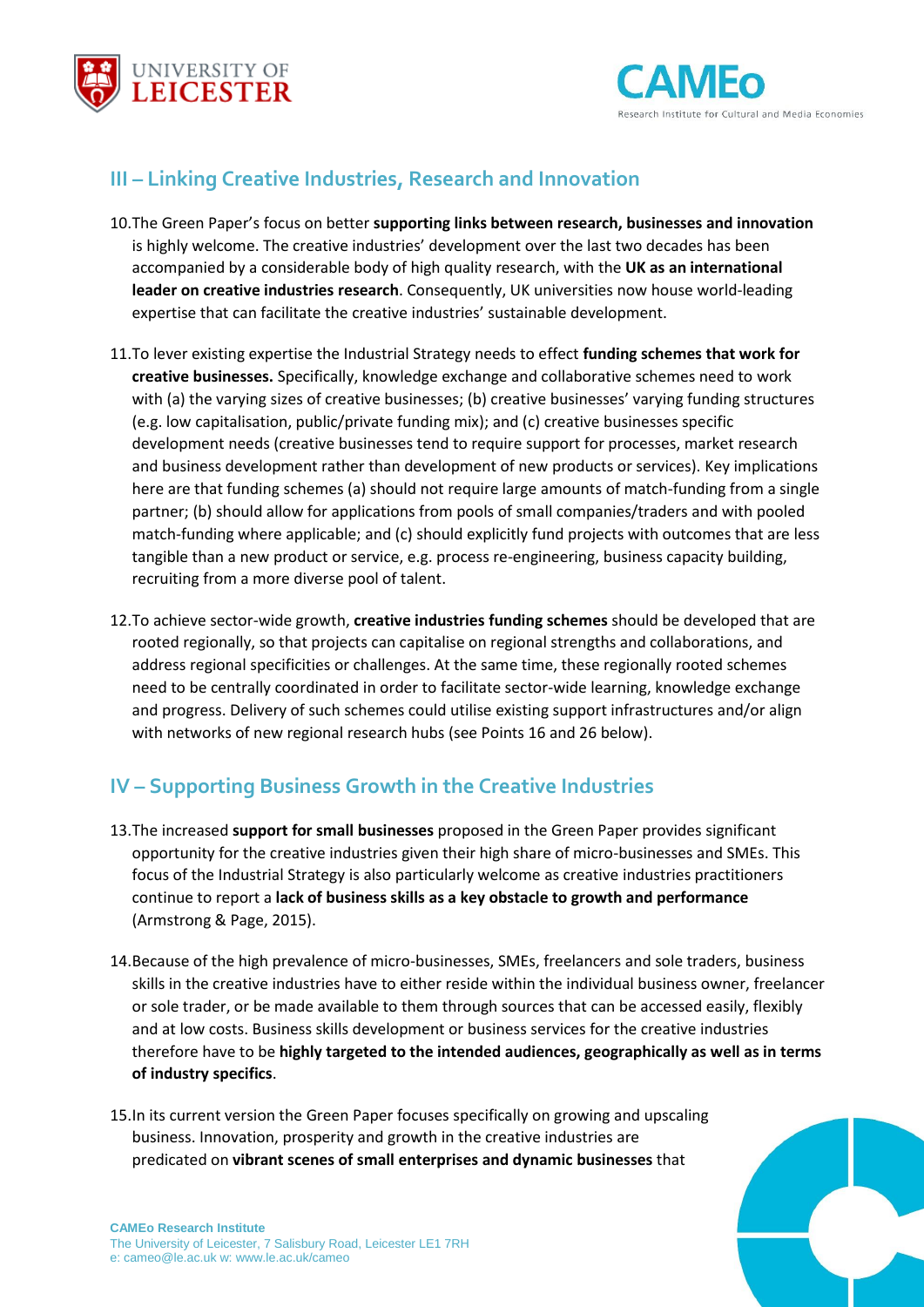



emerge, operate and reconfigure depending on developments in creative products and technology. Business support for the creative industries thus needs to take a **twin track approach** and **support business start-up and reconfiguration** as well as business growth and upscaling.

- 16.Across the UK **infrastructures of workspaces and business support** exist, partly aimed at linking creative businesses into regional development strategies. These infrastructures could be tasked with delivering business support that works with the specific needs of creative industries businesses. Regionally rooted but nationally coordinated initiatives could link business support, training programmes and research and knowledge exchange schemes.
- 17.Taking into account the dynamic development of creative industries businesses, business support for the creative industries should aim to develop **sustainable ecologies of creative businesses that attract and retain graduate talent** *collectively* rather than focus on the isolated growth of individual businesses.

## **V – The Creative Industries Sector Deal**

- 18.For a young sector such as the creative industries, the sector deals proposed in the Green Paper constitute a hugely valuable opportunity. Given the variance of business practice across and within the creative industries (see Points 7 & 8), a sector deal could **review the coverage, efficacy and efficiency of current practice and institutions** and catalyse industry development.
- 19.Given the centrality of skill and talent to the creative industries, securing the right workforce would need to be a key component of the sector deal. The sector deal should address **employment and training practices** across the creative industries in ways that (1) spread good practice and create supportive institutions and (2) widen workforce participation and access to talent base. Employment and training practices need to ensure access to and retention of a **high-skilled and diverse talent base** to increase the creative industries' sustainability and competitiveness.
- 20.**Work for low or no pay** is widespread in the creative industries, at career begin (e.g. internships) but also for established workers (e.g. working for exposure). Such practices limit the creative industries' **access to talent** in two ways. Firstly, they force workers to divert part of their economic activity into other areas to finance their living (e.g. teaching) and thus limit the time they can dedicate to creative production. Secondly, they exclude workers from economically disadvantaged backgrounds from careers in the creative industries and thus limit the sector's access to a large talent pool. Currently, better employment conditions rely on individual employers' ability and will to finance paid work despite the economic incentive to cut cost by using unpaid/lowly paid work. A sector deal could explore making minimum pay levels mandatory across the creative industries.
- 21.Opportunities for **apprenticeships, training and professional development** vary greatly within the creative industries, and skills development within the industry rests largely on large companies (e.g. BBC and Channel 4 for screen industries). Especially in view of the apprenticeship levy and the brain drain feared to result from Brexit (Windsor et al., 2016) a sector deal could work towards collective solutions that pool training capacities at inter-employer level, provide wider access to skill and talent development and therefore increase the sustainability of the creative industries' talent base. Such collective solutions could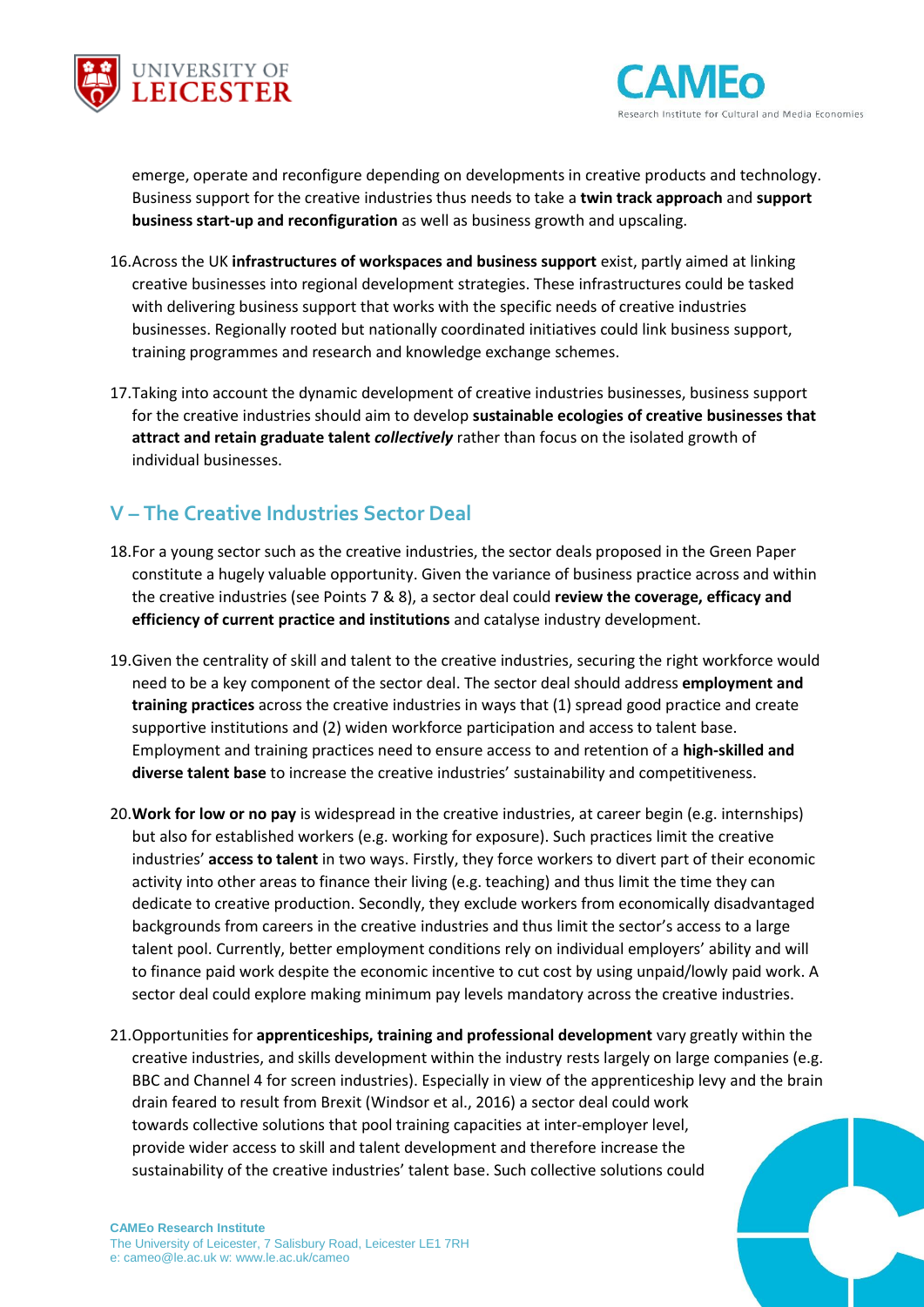



build on infrastructure already in place through, for instance, the sector skills councils Creative Skillset and Creative and Cultural Skills.

- 22.Career and **business support for freelancers, sole traders and micro-businesses** is key to the creative industries' continued success. Many creative industries workers have limited to no access to training, business and legal support, finance and tax advice, sick leave or parental leave (Eikhof, 2013). A sector deal could explore how the position of freelancers, sole traders and microbusinesses could be strengthened, e.g. through tax breaks or pooled access to business support, finance, training, pension subsidies. Existing co-working and creative workspace infrastructures might provide useful starting points for such initiatives.
- 23.In policy terms the creative industries have only been constituted as an economic sector in the early 2000s. Consequently, **collective representation of the creative industries**, whether through business, employer or employee organisations, is much less established. The map of stakeholders and key players that Government policy would need to engage in delivering the Industrial Strategy is still evolving and more dynamic than in other sectors. Industry-specific bodies such as the British Film Institute, Crafts Council or the Society of Authors are well established, but cross-industry representation is less so. Advocacy organisations such as the Creative Industries Council and Creative Industries Federation are developing creative industries-wide collaboration but representation across the breadth and depth of creative industries stakeholders remains a challenge.
- 24.Recent regional development initiatives have attempted to use creative industries businesses to support place across the UK, as also advocated by the Green Paper. Evidence about the efficacy of such initiatives is also mixed and many industry stakeholders are also concerned about problematic aspects of gentrification, e.g. its potential to disrupt local innovation ecosystems. However, there is an existing geographically rooted **infrastructure of workspaces and business support** centres that could help negotiate geographically centred elements of sector deals.

#### **VI – Robust evidence for Government Policy**

25.In policy terms the creative industries are a relatively young economic sector, constituted in 2001 by the DCMS's Creative Industries Mapping Document (DCMS, 2001). A key policy implication of this relative newness is that **empirical evidence on the creative industries** is not as readily available as for other economic sectors. In particular the availability of longitudinal evidence and sound evaluations or policy and practice is limited. Existing quantitative models and categories only partly allow capturing the creative industries' contribution. Key industry statistics are based on the proportion of creative jobs in an industry (DCMS, 2016b) but as creative industries workers typically work across several occupations in parallel such approaches skew information about how creative an industry is. Similarly, the prevalence of non-standard employment and temporary unemployment limit the quality of workforce data generated via business reports on employees at a particular point in time (Creative Skillset, 2012). Insightful qualitative studies exist but tend to be too small in scale or scope to offer the comprehensive evidence base required for policy making.